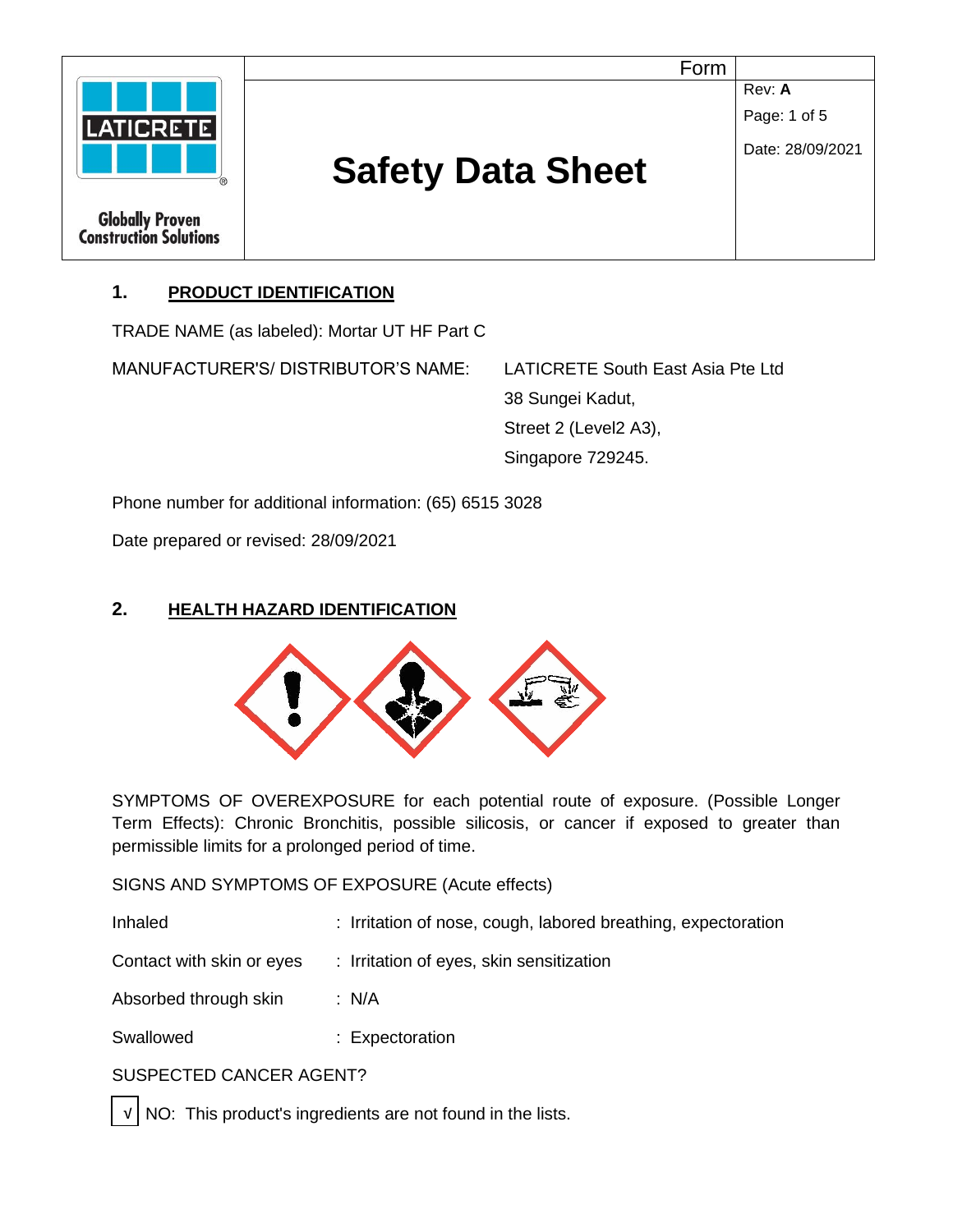

# **3. COMPOSITION INGREDIENTS**

| $N/A$ = Not applicable or available |                     |         |                      |                 |                           |
|-------------------------------------|---------------------|---------|----------------------|-----------------|---------------------------|
| <b>Coloured Pigment</b>             | <b>Trade Secret</b> | < 10    | N/A                  | N/A             | N/A                       |
| Additives                           | <b>Trade Secret</b> | < 5     | N/A                  | N/A             | N/A                       |
| <b>Hydrated Lime</b>                | 1305-62-0           | $<$ 10  | 10 mg/m <sup>3</sup> | 5mg/m           | N/A                       |
| <b>Portland Cement</b>              | 65997-15-1          | 80-85   | 10 mg/m <sup>3</sup> | 50 mppcf        | N/A                       |
| <b>Materials</b>                    | <b>CAS NUMBERS</b>  | Percent | <b>ACGIH TLV</b>     | <b>OSHA PEL</b> | <b>OTHER</b><br>(SPECIFY) |

## **4. FIRST AID: EMERGENCY PROCEDURES**

- Eye Contact : Hold eyelids apart and immediately flush eyes with plenty of water for at least 15 minutes. Get medical attention immediately.
- Skin Contact : Promptly wash contaminated skin with soap or mild detergent and water.
- Inhaled : Move the exposed person to fresh air at once.
- Swallowed : If person is conscious, give large quantities of water. After swallowing water, try to get person to vomit. Get medical attention immediately.

#### **5. FIRE FIGHTING MEASURES**

| <b>Flash Point method</b>                | : Not flammable or combustible                    |
|------------------------------------------|---------------------------------------------------|
| Auto ignition temperature (°C)           | : N/A                                             |
| Flammable limits in air, volume %        | : Lower (LEL)                                     |
| Fire extinguishing materials             | : Water spray, Carbon dioxide, Foam, Dry chemical |
| Special fire fighting procedures         | : N/A                                             |
| Unusual fire and explosion hazards : N/A |                                                   |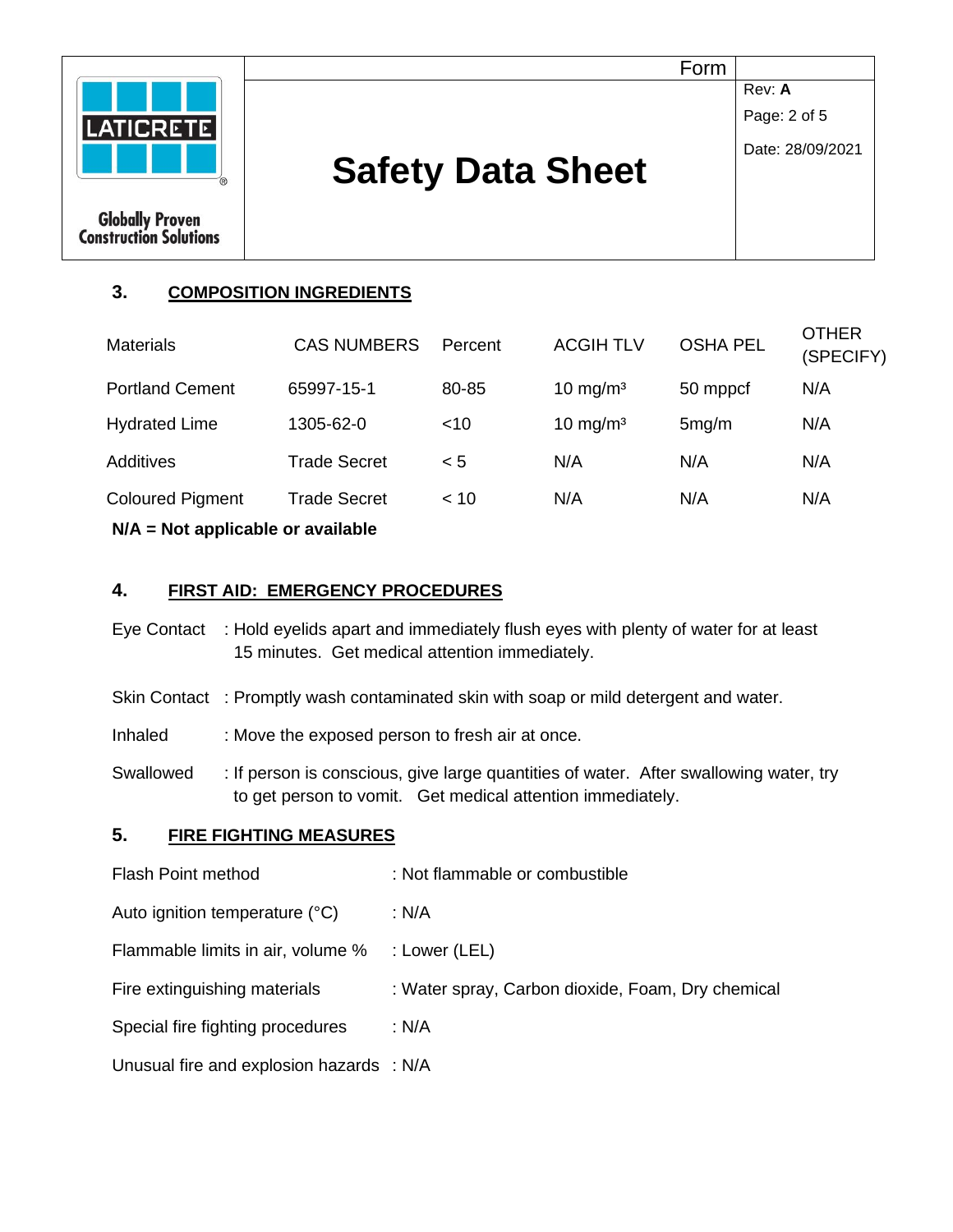

# **6. ACCIDENTAL RELEASE MEASURES**

Spill response procedures (include employee protection measures): Shovel into pails or drums with covers. Wear appropriate equipment to prevent skin and eye contact; also a dust mask approved by NIOSH.

Preparing wastes for disposal (container types, neutralization, etc.): N/A

NOTE: Dispose of all wastes in accordance with federal, state and local regulations.

## **7. HANDLING AND STORAGE**

Store in a cool dry area.

#### **8. EXPOSURE CONTROLS AND PERSONAL PROTECTION**

| Ventilation and engineering controls | : N/A                                                                                                                                                                                |
|--------------------------------------|--------------------------------------------------------------------------------------------------------------------------------------------------------------------------------------|
| Respiratory protection (type)        | : A NIOSH approved dust mask if TLV is exceeded                                                                                                                                      |
| Eye protection (type)                | : Chemical goggles or safety glasses                                                                                                                                                 |
| Gloves (specify material)            | : Use impervious gloves, vinyl or rubber                                                                                                                                             |
| Other clothing and equipment         | : Use appropriate clothing to prevent skin contact.<br>Barrier creams will assist in protecting the skin<br>from contamination.                                                      |
| Work practices, hygienic practices   | : Familiarize the employees with the special<br>handling procedures in this section; also<br>encourage prompt removal of contaminated<br>clothing and washing of contaminated areas. |
|                                      |                                                                                                                                                                                      |

Other handling and storage requirements : N/A

Protective measures during maintenance of contaminated equipment: See above.

#### **9. PHYSICAL AND CHEMICAL PROPERTIES**

Vapor density (air=1) : N/A Melting point or range, °C : N/A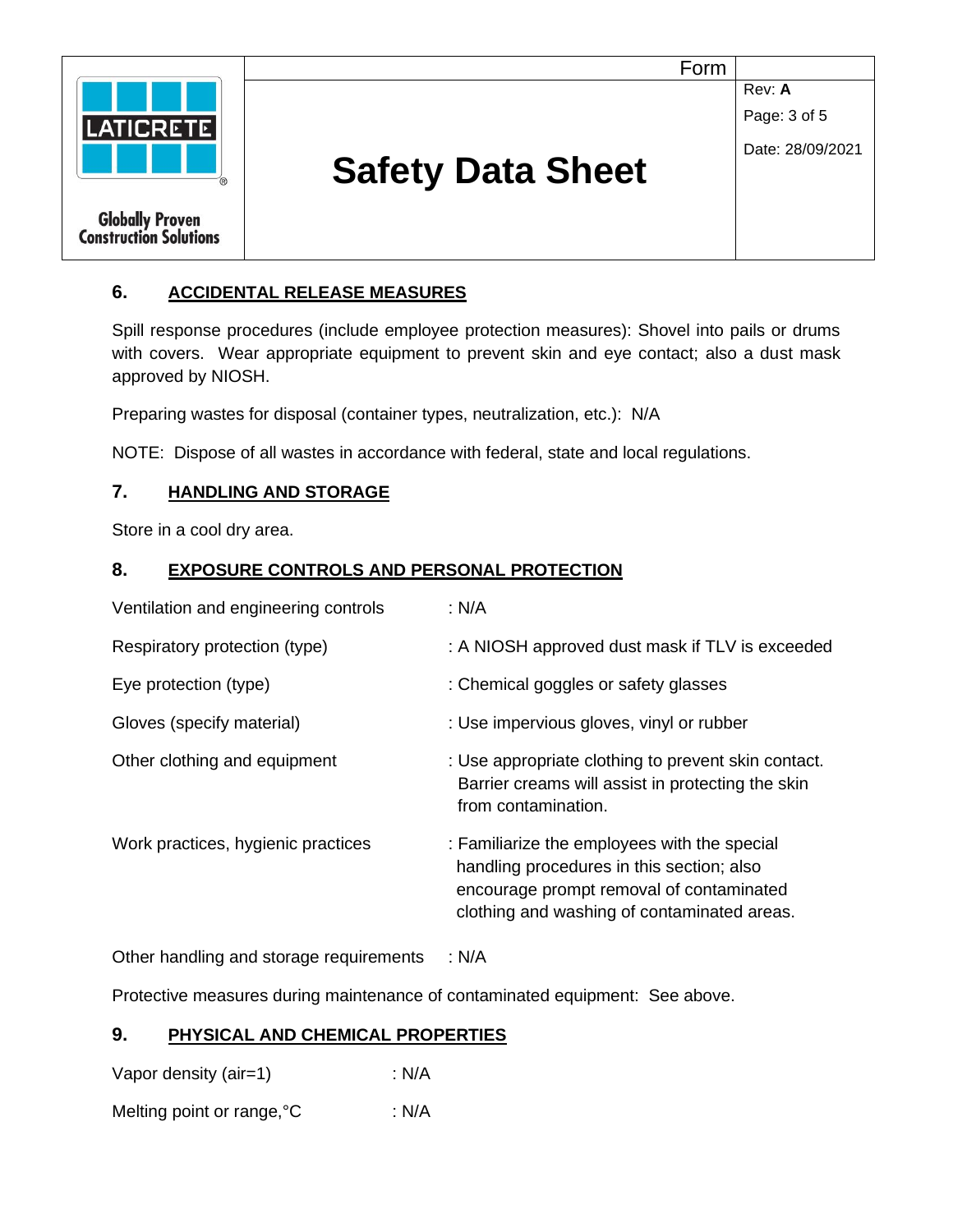

# **Safety Data Sheet**

Form

**Rev: A** 

Page: 4 of 5

Date: 28/09/2021

**Globally Proven<br>Construction Solutions** 

| Boiling point or range, °C<br>: N/A<br>Solubility in water<br>: Insoluble<br>Evaporation rate (butyl acetate = $1$ ) : N/A<br>Vapor pressure, mmHg at 20°C<br>: N/A<br>Appearance and odor | Specific gravity | : 1.2                                       |
|--------------------------------------------------------------------------------------------------------------------------------------------------------------------------------------------|------------------|---------------------------------------------|
|                                                                                                                                                                                            |                  |                                             |
|                                                                                                                                                                                            |                  |                                             |
|                                                                                                                                                                                            |                  |                                             |
|                                                                                                                                                                                            |                  |                                             |
|                                                                                                                                                                                            |                  | : Grey, white, or coloured odorless powder. |

HOW TO DETECT THIS SUBSTANCE (warning properties of substance as a gas, vapor, dust, or mist)

# **10. STABILITY AND REACTIVITY**

| <b>Stability</b>                           | : Stable                                                                                            |
|--------------------------------------------|-----------------------------------------------------------------------------------------------------|
| Conditions to avoid                        | : Keep dry until used.                                                                              |
| Incompatibility (materials to avoid) : N/A |                                                                                                     |
|                                            | Hazardous decomposition products : (from burning, heating, or reaction with other materials)<br>N/A |
| Hazardous polymerization                   | : Will not occur                                                                                    |
| Conditions to avoid                        | : N/A                                                                                               |
|                                            |                                                                                                     |

# **11. TOXICOLOGY INFORMATION**

N/A

# **12. ECOLOGICAL INFORMATION**

N/A

## **13. DISPOSAL CONSIDERATIONS**

Dispose in compliance with local, state, and federal regulations.